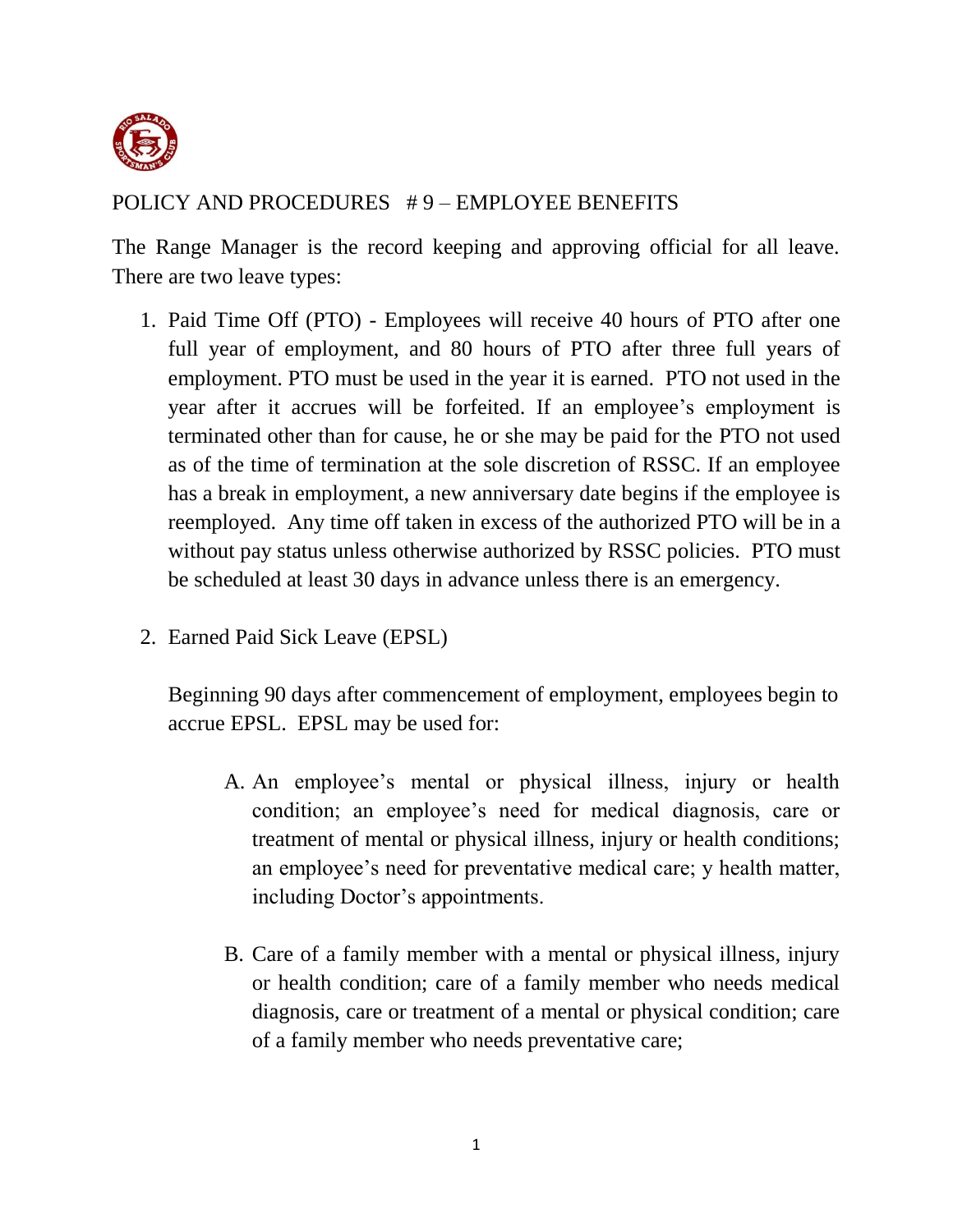- C. Closure of RSSC's facilities by order of a public official due to a public health emergency or an employee's need to care for a child whose school or place of care has been closed by order of a public official due to a public health emergency, or care or oneself or a family member when it has been determined by the health authorities having jurisdiction or by a health care provider that the employee's or family member's presence in the community may jeopardize the health of others because of his or her exposure to a communicable disease, whether or not the employee or family member has actually contracted the communicable disease;
- D. Absence necessary due to domestic violence, sexual violence, abuse or stalking, provided the leave is to allow the employee to obtain for the employee or the employee's family member:
	- 1. Medical attention needed to recover from physical or psychological injury or disability caused by domestic violence, sexual violence, abuse or stalking;
	- 2. Services from a domestic violence or sexual violence program or victim services organization;
	- 3. Psychological or other counseling;
	- 4. Relocation or taking steps to secure an existing home due to the domestic violence, sexual violence, abuse or stalking; or
	- 5. Legal services, including but not limited to preparing for or participating in any civil or criminal legal proceeding related to or resulting from domestic violence, sexual violence, abuse or stalking.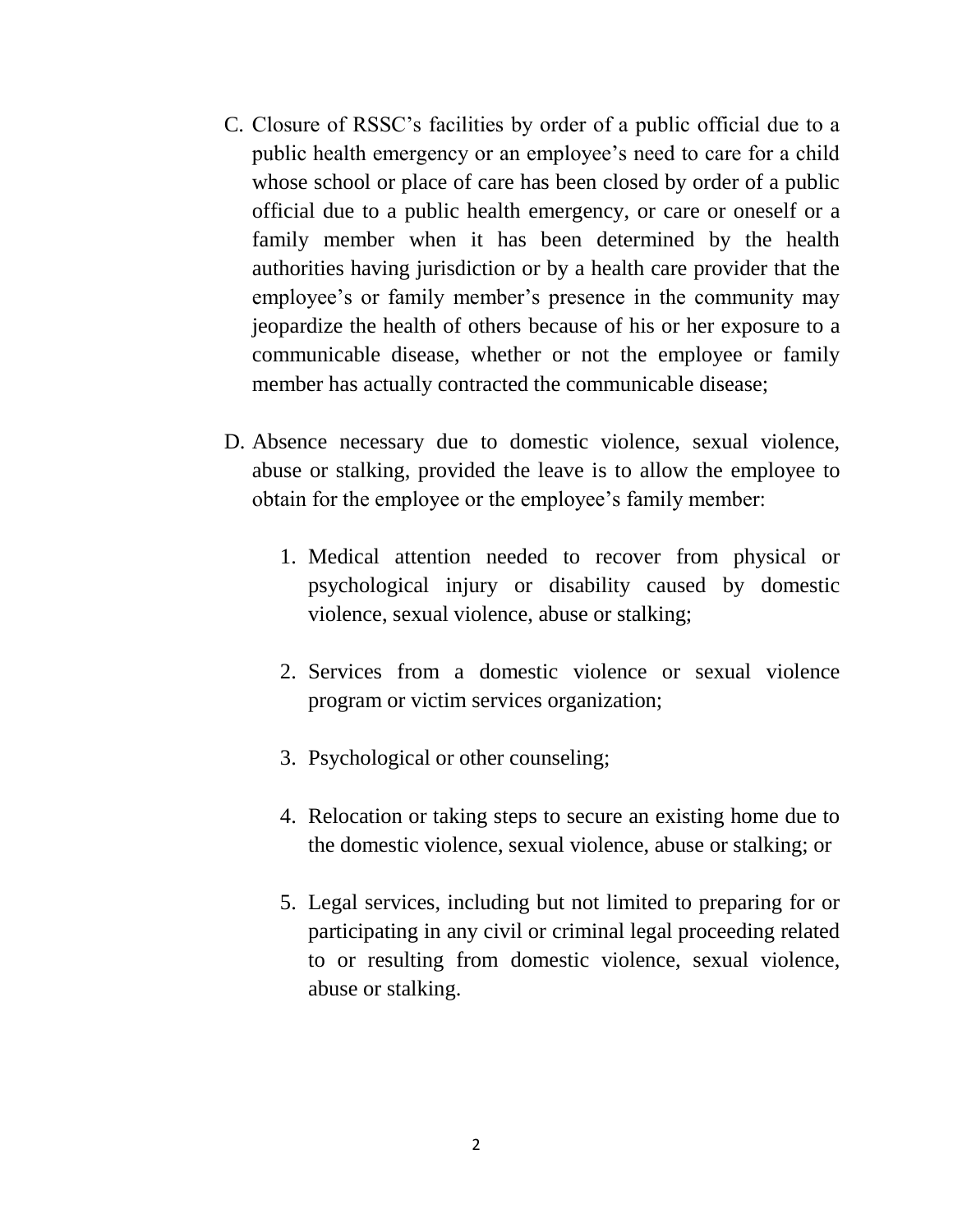Full-time employees accrue one hour of EPSL leave for every 30 hours worked, up to the maximum of 40 hours per year. Part time employees accrue one hour of EPSL for every 30 hours worked. An employee may use EPSL as it accrues. EPSL may be used in hourly increments and will be carried over from one year to the next, however, employees can only accrue and use up to 40 hours of EPSL per year. A year is counted from the date an employee begins working for RSSC.

If an employee has a break in employment and is rehired within nine months, previously accrued EPSL that had not been used shall be reinstated, and the employee will be entitled to use accrued EPSL and accrue additional EPSL at the re-commencement of employment up to 40 hours per year.

EPSL shall be provided upon the request of an employee. Such request may be made orally, in writing, or by electronic means to the Range Manager. When possible, the request must include the expected duration of the absence.

When the use of EPSL is foreseeable, the employee must make a good faith effort to provide notice of the need for such time to the Range Manager in advance of the use of the EPSL and shall make a reasonable effort to schedule the use of EPSL in a manner that does not disrupt RSSC's operations.

If the need to EPSL is not foreseeable, the employee must make a good faith effort to notify the Range Manager of the need for EPSL as soon as reasonably possible. Such notice may be made telephonically, in writing, or by electronic means.

RSSC will not require, as a condition of an employee's taking EPSL, that the employee search for or find a replacement worker to cover the hours during which the employee is using EPSL.

For EPSL of three or more consecutive days, RSSC may require documentation signed by a health care professional indicating that the earned paid sick time is necessary. In cases of domestic violence, sexual violence, abuse or stalking, it is sufficient for the employee to provide a